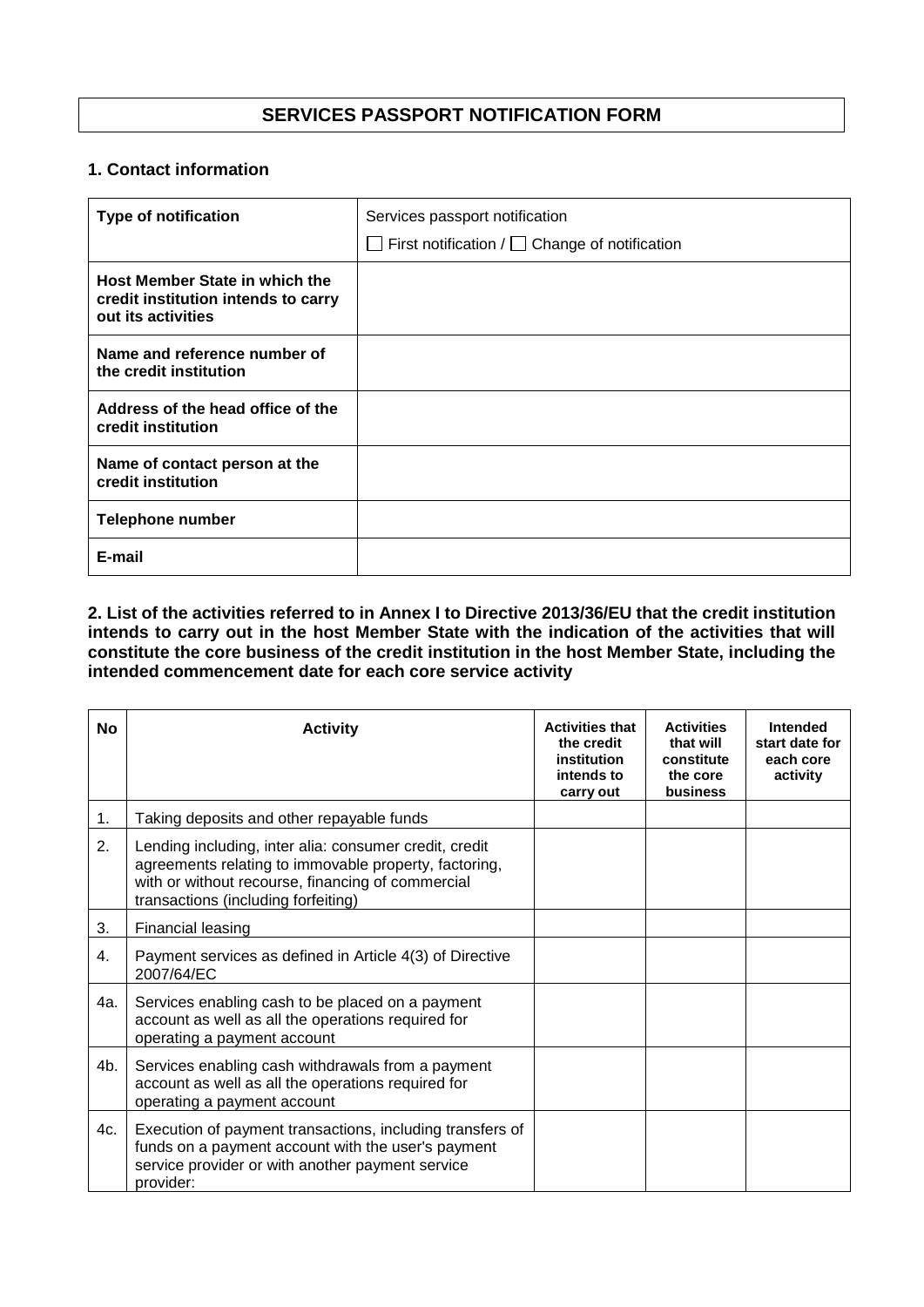|     | - execution of direct debits, including one-off direct<br>debits                                                                                                                                                                                                                                                                                                                     |  |  |
|-----|--------------------------------------------------------------------------------------------------------------------------------------------------------------------------------------------------------------------------------------------------------------------------------------------------------------------------------------------------------------------------------------|--|--|
|     | - execution of payment transactions through a payment<br>card or a similar device                                                                                                                                                                                                                                                                                                    |  |  |
|     | - execution of credit transfers, including standing orders                                                                                                                                                                                                                                                                                                                           |  |  |
| 4d. | Execution of payment transactions where the funds are<br>covered by a credit line for a payment service user:                                                                                                                                                                                                                                                                        |  |  |
|     | - execution of direct debits, including one-off direct<br>debits                                                                                                                                                                                                                                                                                                                     |  |  |
|     | - execution of payment transactions through a payment<br>card or a similar device                                                                                                                                                                                                                                                                                                    |  |  |
|     | - execution of credit transfers, including standing orders                                                                                                                                                                                                                                                                                                                           |  |  |
| 4e. | Issuing and/or acquiring of payment instruments                                                                                                                                                                                                                                                                                                                                      |  |  |
| 4f. | Money remittance                                                                                                                                                                                                                                                                                                                                                                     |  |  |
| 4g. | Execution of payment transactions where the consent of<br>the payer to execute a payment transaction is given by<br>means of any telecommunication, digital or IT device<br>and the payment is made to the telecommunication, IT<br>system or network operator, acting only as an<br>intermediary between the payment service user and the<br>supplier of the goods and services (*) |  |  |
| 5.  | Issuing and administering other means of payment (e.g.<br>travellers' cheques and bankers' drafts) insofar as such<br>activity is not covered by point 4                                                                                                                                                                                                                             |  |  |
| 6.  | Guarantees and commitments                                                                                                                                                                                                                                                                                                                                                           |  |  |
|     |                                                                                                                                                                                                                                                                                                                                                                                      |  |  |
| 7.  | Trading for own account or for account of customers in<br>any of the following:                                                                                                                                                                                                                                                                                                      |  |  |
| 7a. | - money market instruments (e.g. cheques, bills,<br>certificates of deposits)                                                                                                                                                                                                                                                                                                        |  |  |
| 7b. | - foreign exchange                                                                                                                                                                                                                                                                                                                                                                   |  |  |
| 7c. | - financial futures and options                                                                                                                                                                                                                                                                                                                                                      |  |  |
| 7d. | - exchange and interest-rate instruments                                                                                                                                                                                                                                                                                                                                             |  |  |
| 7e. | - transferable securities                                                                                                                                                                                                                                                                                                                                                            |  |  |
| 8.  | Participation in securities issues and the provision of<br>services related to such issues                                                                                                                                                                                                                                                                                           |  |  |
| 9.  | Advice to undertakings on capital structure, industrial<br>strategy, and related questions and advice as well as<br>services relating to mergers and the purchase of<br>undertakings                                                                                                                                                                                                 |  |  |
| 10. | Money broking                                                                                                                                                                                                                                                                                                                                                                        |  |  |
| 11. | Portfolio management and advice                                                                                                                                                                                                                                                                                                                                                      |  |  |
| 12. | Safekeeping and administration of securities                                                                                                                                                                                                                                                                                                                                         |  |  |
| 13. | Credit reference services                                                                                                                                                                                                                                                                                                                                                            |  |  |
| 14. | Safe custody services                                                                                                                                                                                                                                                                                                                                                                |  |  |

(\*) Does the activity referred to in point 4g include the granting of credits in accordance with the conditions set out in Article 16(3) of Directive 2007/64/EC?

 $\Box$  yes  $\Box$  no